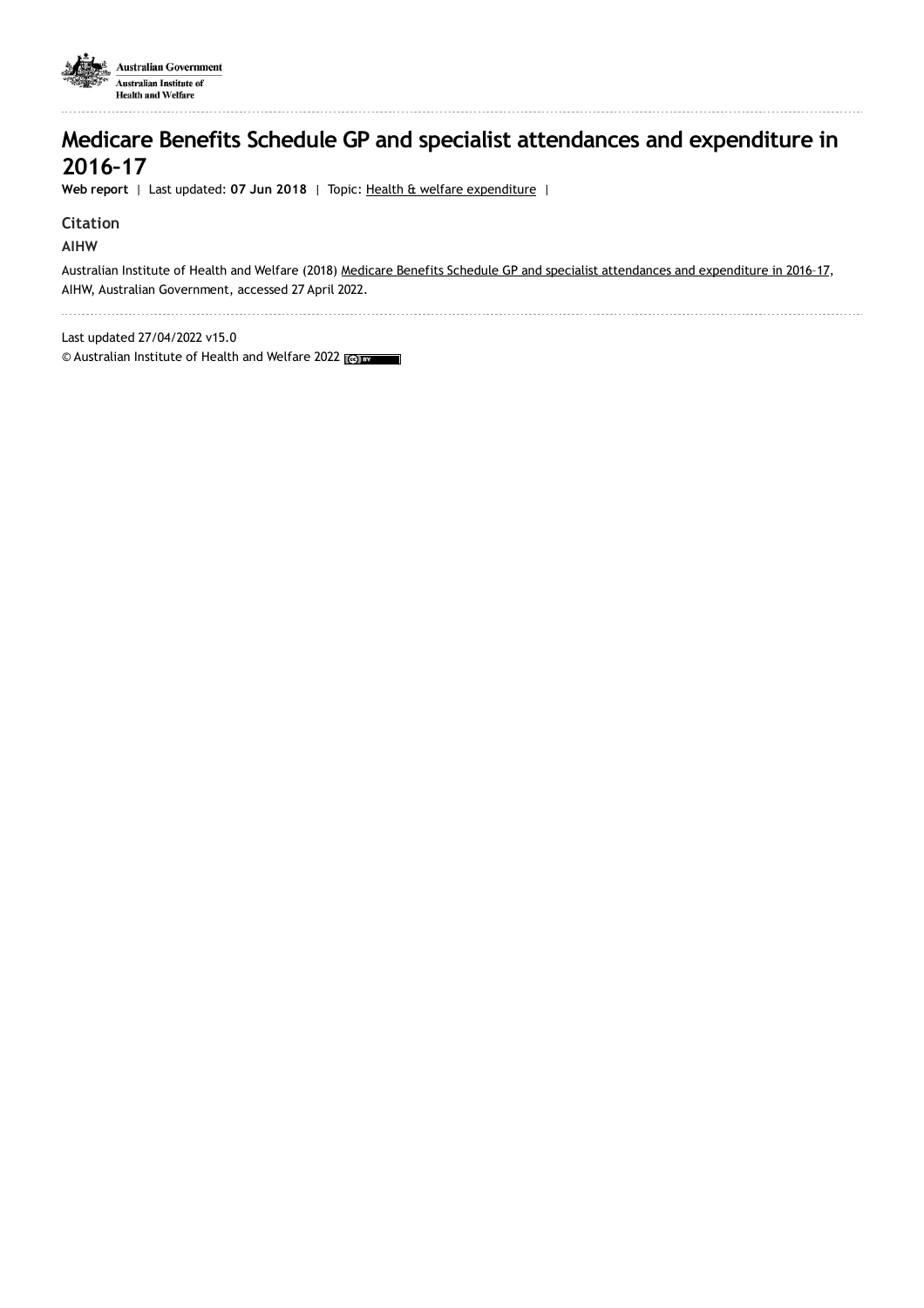

# **About**

New data in this web update provides local-level information for 15 measures of health care use across Australia for 2016−17. Results are presented for the 31 Primary Health Network (PHN) areas and smaller local areas called Statistical Areas Level 3 (SA3).

This report was first published on the MyHealthyCommunities website.

**Cat. no:** HPF 30

- [Infographic](https://www.aihw.gov.au/reports/health-welfare-expenditure/mbs-gp-and-specialist-attendances-2016-17/related-material)
- [Data](https://www.aihw.gov.au/reports/health-welfare-expenditure/mbs-gp-and-specialist-attendances-2016-17/data)

**Findings from this report:**

- Nationally, there were 0.95 specialist attendances per person, steadily increasing from 0.84 per person in 2010–11
- Nationally, there were 6.1 GP attendances per person, increasing steadily from 5.4 per person in 2010-11
- There were 0.49 after-hours GP attendances per person nationally, increasing each year from 0.31 per person in 2010–11

Last updated 27/04/2022 v2.0

© Australian Institute of Health and Welfare 2022 (@)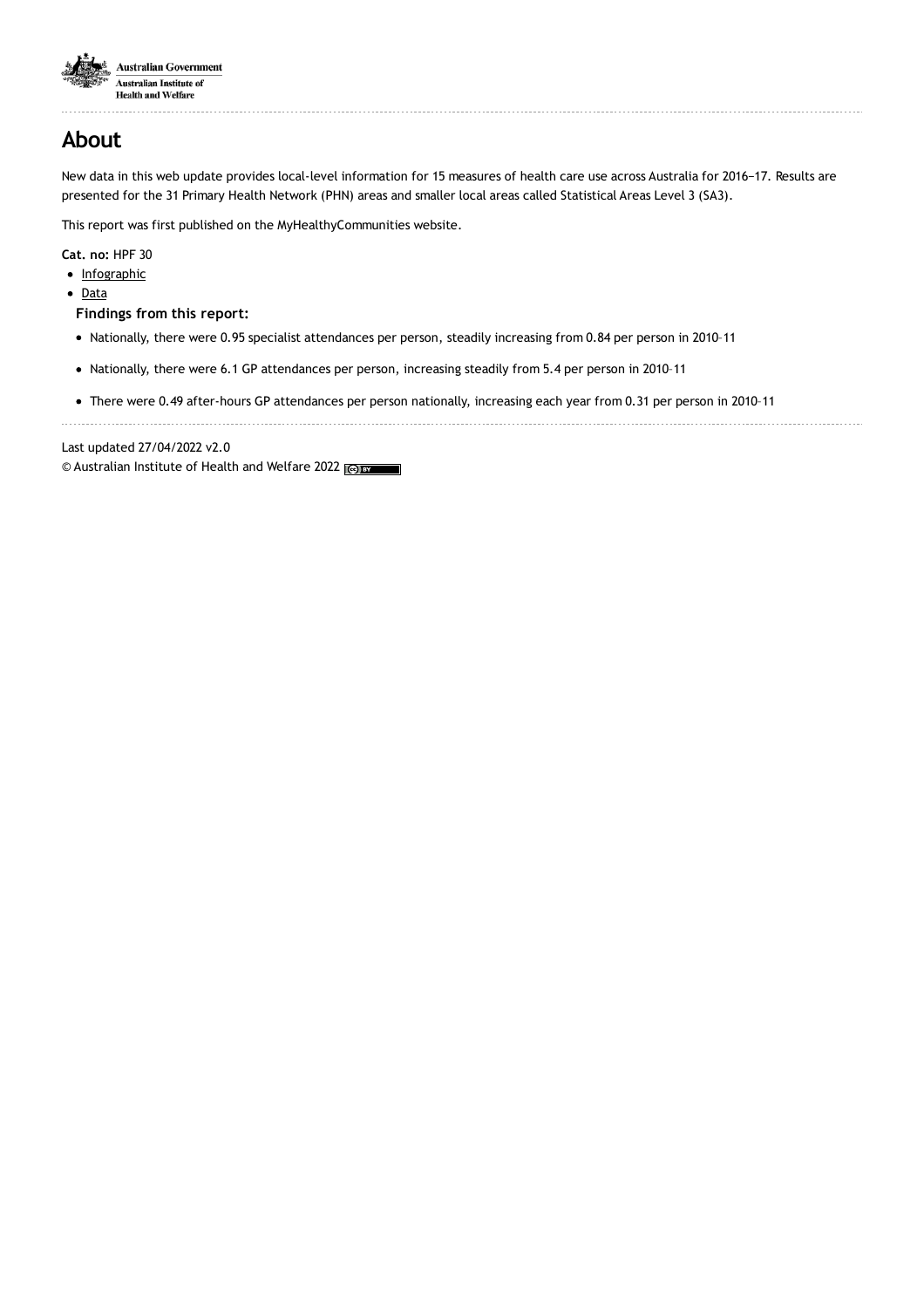

# **Summary**

Updated local-level [information](https://www.aihw.gov.au/reports/health-welfare-expenditure/mbs-gp-and-specialist-attendances-2016-17/data) is available for 15 measures of health care use across Australia for 2016-17. Results are presented for the 31 Primary Health Network (PHN) areas and smaller local areas called Statistical Areas Level 3 (SA3).

These measures include the number of GP, after-hours GP, specialist and aged-care home attendances per person. They also include the percentage of bulk-billed GP attendances, the percentage of people in local areas who did not claim a GP attendance within the year, and expenditure by Medicare on GP attendances and specialist attendances. Age and sex disaggregated data is also available for the number of GP, after-hours GP and specialist attendances per person in the accompanying excel file.

The findings are based on the Department of Health Medicare Benefits Schedule claims data for 2016–17. This new information provides a seventh year of results at the national level and for SA3s, while four years of results are available for PHN areas.

The [data](https://www.aihw.gov.au/reports/health-welfare-expenditure/mbs-gp-and-specialist-attendances-2016-17/data) reveal that in 2016–17:

- Nationally, there were 6.1 GP attendances per person, increasing steadily from 5.4 per person in 2010-11.
- Across PHN areas, people living in the Northern Territory saw a GP 4.4 times per person, compared with 7.7 times per person in South Western Sydney.
- Nationally, 85.7% of GP attendances were bulk billed, ranging from 61.9% in the Australian Capital Territory PHN area to 96.5% in the Western Sydney PHN area.
- There were 0.49 after-hours GP attendances per person nationally, increasing each year from 0.31 per person in 2010–11.
- Across PHN areas, after-hours GP attendances ranged from 0.18 attendances per person in Country WA, Gippsland (Vic) and Western NSW, to 0.86 times per person in Western Sydney.
- Nationally, there were 0.95 specialist attendances per person, steadily increasing from 0.84 per person in 2010-11.
- Across PHN areas, people in the Northern Territory saw a specialist 0.32 times per person, compared with 1.27 times per person in Northern Sydney.
- The amount spent by Medicare on specialist attendances ranged from \$25 per person in the Northern Territory PHN area to \$119 per person in the Northern Sydney PHN area.

#### Last updated 6/12/2018 v11.0

© Australian Institute of Health and Welfare 2022 (Co) BY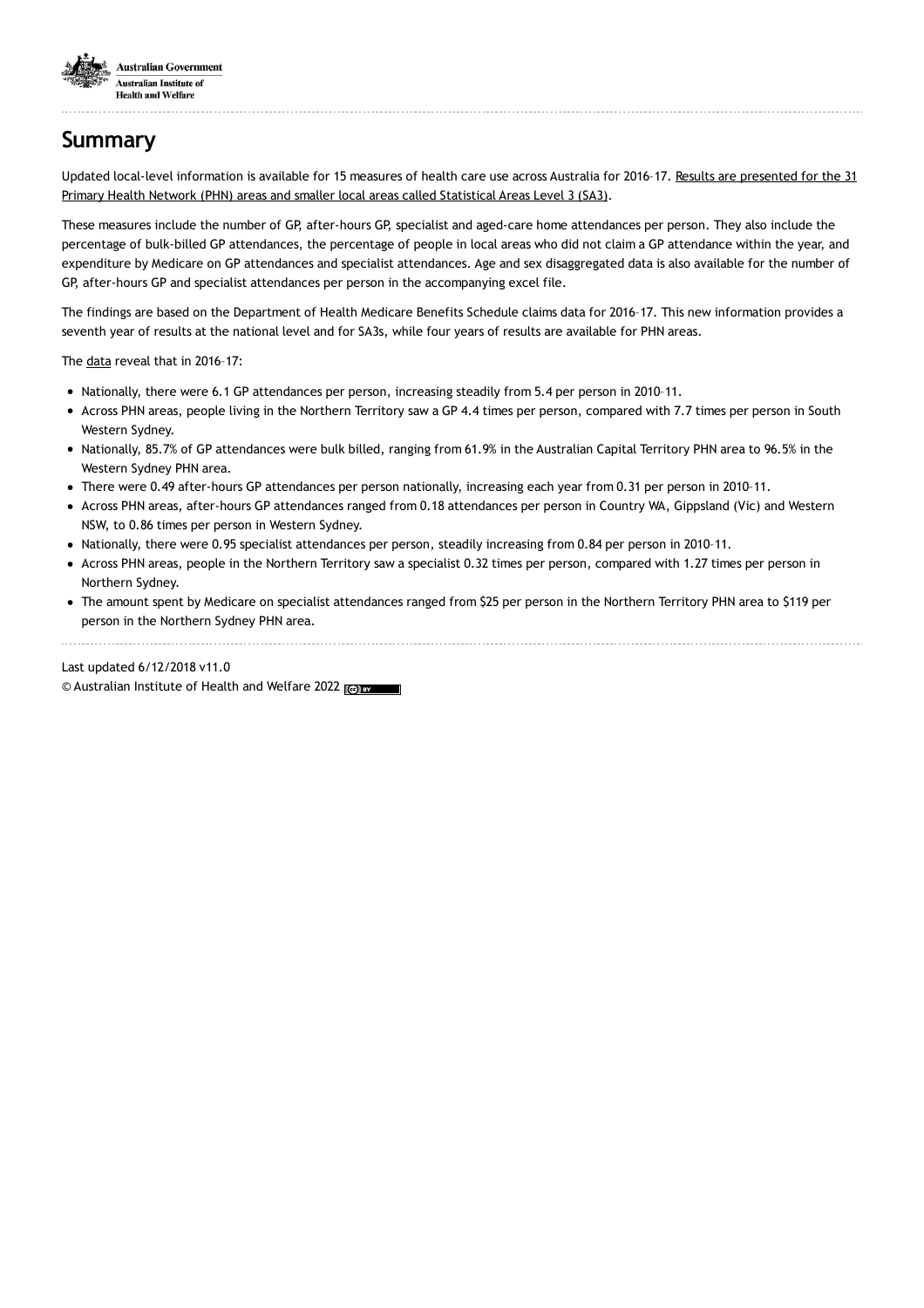

# **Technical note**

Technical note: Medicare Benefits Schedule GP and specialist [attendances](https://www.aihw.gov.au/getmedia/7393c63d-22b7-42c2-a412-7978a8c85e4a/aihw-mhc-hpf-30-MBS-Technical-Note-June-2018.pdf.aspx) and expenditure

#### **Resource**

Download Technical note: Medicare Benefits Schedule GP and specialist attendances and [expenditure.](https://www.aihw.gov.au/getmedia/7393c63d-22b7-42c2-a412-7978a8c85e4a/aihw-mhc-hpf-30-MBS-Technical-Note-June-2018.pdf.aspx) Format: PDF 377Kb PDF 377Kb

Last updated 27/04/2022 v2.0

© Australian Institute of Health and Welfare 2022 (@) BY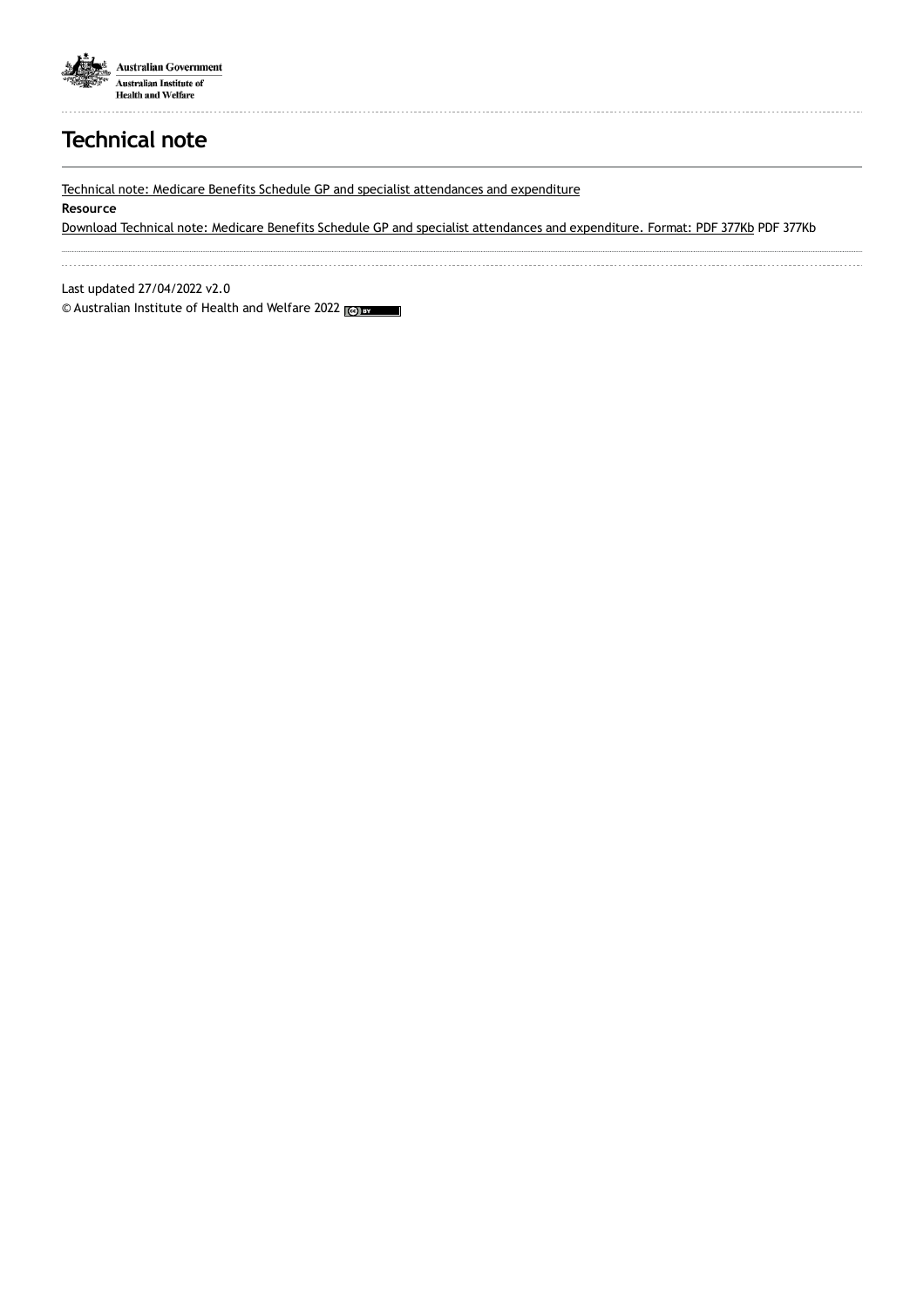

## **Notes**

This report was first published on the MyHealthyCommunities website.

For a full list of AIHW products that include data and results by small areas (for example, by Primary Health Network areas) see AIHW data by [geography.](https://www.aihw.gov.au/about-our-data/aihw-data-by-geography)

Last updated 19/08/2020 v3.0

© Australian Institute of Health and Welfare 2022 (@) BY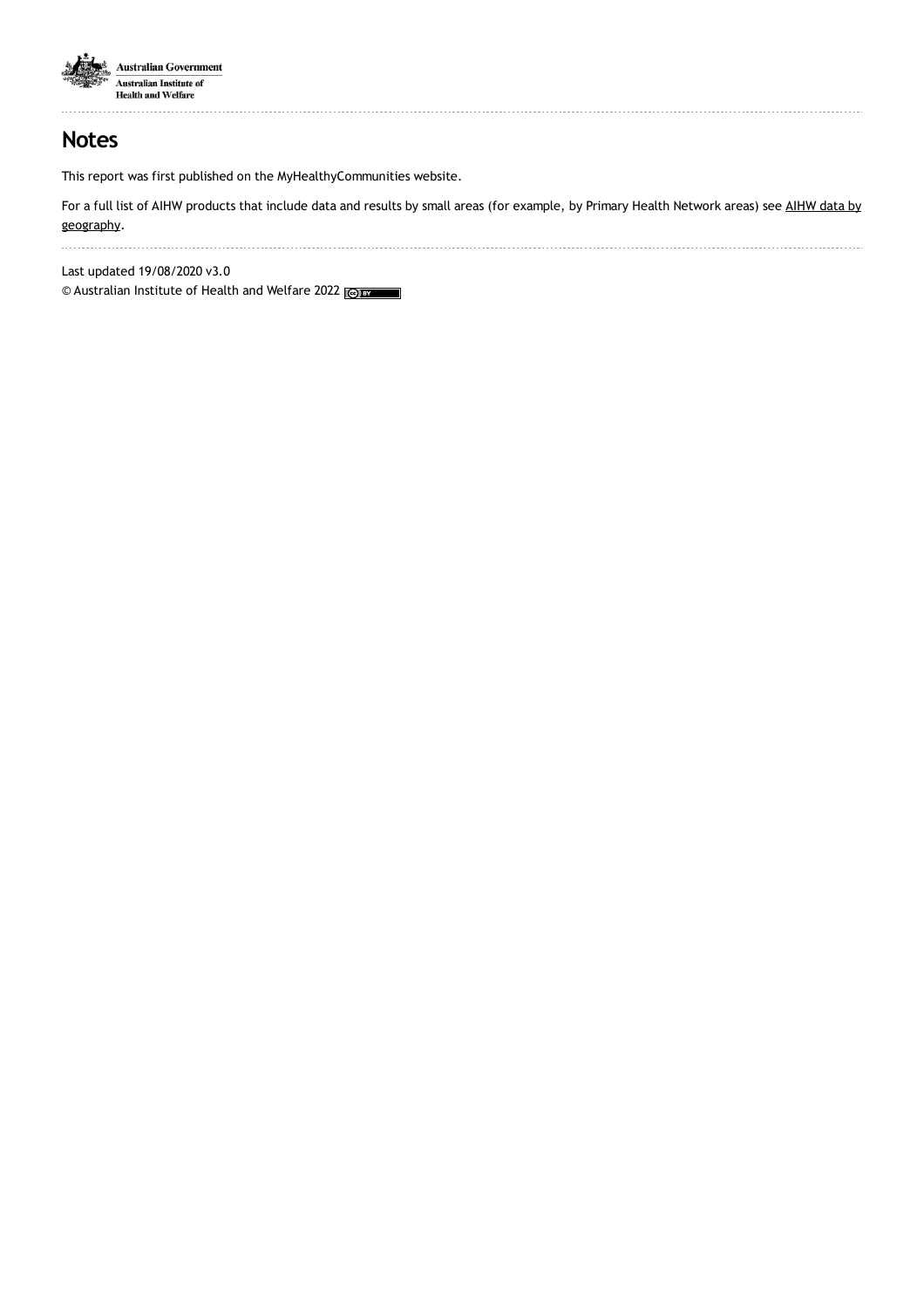

## **Data**

Data tables: Medicare Benefits Schedule GP and specialist [attendances](https://www.aihw.gov.au/getmedia/51638a42-c5e2-4326-8cb4-4db95102ddd9/aihw-mhc-hpf-30-datasheet-report-hc48.xlsx.aspx) and expenditure from 2010–11 to 2016–17 **Data** Download Data tables: Medicare Benefits Schedule GP and specialist [attendances](https://www.aihw.gov.au/getmedia/51638a42-c5e2-4326-8cb4-4db95102ddd9/aihw-mhc-hpf-30-datasheet-report-hc48.xlsx.aspx) and expenditure from 2010–11 to 2016–17 . Format: XLSX 536Kb XLSX 536Kb Healthy community indicators: Health & welfare [expenditure](https://www.aihw.gov.au/reports-data/indicators/healthy-community-indicators/national/all-australia/expenditure/health-welfare-expenditure) **Data** Explore the data to get the latest health information for your Primary Health Network (PHN) area. [View](https://www.aihw.gov.au/reports-data/indicators/healthy-community-indicators/national/all-australia/expenditure/health-welfare-expenditure) Healthy [community](https://www.aihw.gov.au/reports-data/indicators/healthy-community-indicators//national/all-australia/primaryhealthcare/primary-health-care) indicators: Primary health care **Data** Explore the data to get the latest health information for your Primary Health Network (PHN) area. [View](https://www.aihw.gov.au/reports-data/indicators/healthy-community-indicators//national/all-australia/primaryhealthcare/primary-health-care) Last updated 19/11/2018 v1.0

© Australian Institute of Health and Welfare 2022 (@)